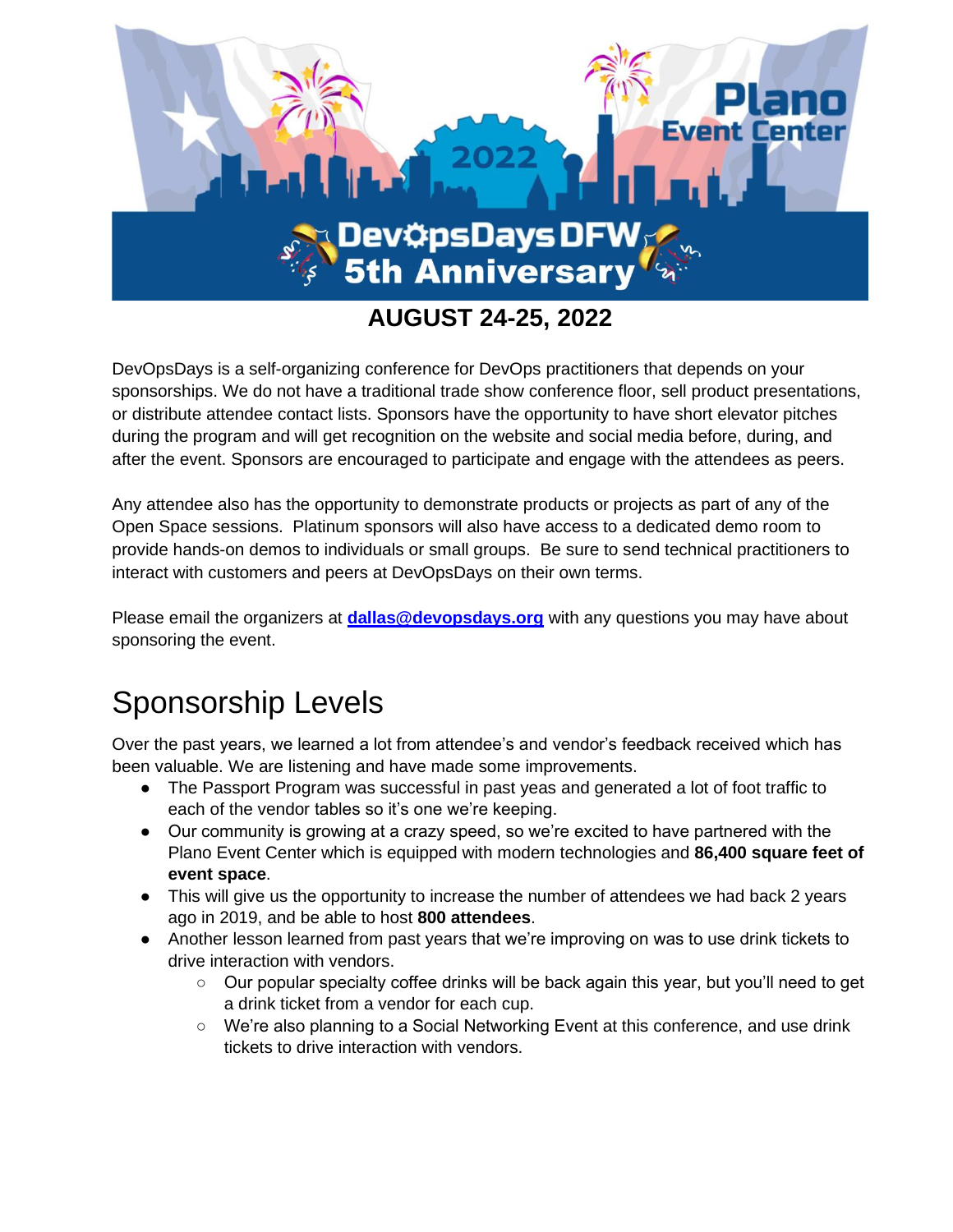## Platinum - \$14,500

- 5-minute pitch to full audience, including streaming audience (provided we are able to stream the videos)
- Four (4) general admission tickets
- 20% discount code for ten (10) tickets to share with your community
- Dedicated demo room for customer presentations, workshops, etc.
- Logo on the dedicated slide, rotating during breaks
- Logo on DevOpsDays Dallas 2022 event website
- Dedicated table for swag/marketing/staffing

## Gold - \$9,500

- One (1) minute pitch to full audience, including streaming audience (provided we are able to stream the videos)
- Logo on all email communication
- Two (2) general admission tickets
- 20% discount code for ten (10) tickets to share with your community
- Logo on the shared slide, rotating during breaks
- Logo on DevOpsDays Dallas 2022 event website
- Dedicated table for swag/marketing/staffing

### Silver - \$6,000

- One (1) minute pitch to full audience, including streaming audience (provided we are able to stream the videos)
- One (1) general admission ticket
- 20% discount code for ten (10) tickets to share with your community
- Logo on a shared slide, rotating during breaks
- Logo on DevOpsDays Dallas 2022 event website
- Half of a shared table for swag/marketing/staffing

## Media - \$0

The media sponsorship is ideal for podcasts, blogs, news outlets, and other media who support DevOps. This sponsorship is free but we ask that you share information about DevOpsDays Dallas with your audience in order to become a Media Sponsor.

- One (1) ticket included
- 20% discount code for ten (10) tickets to share with your audience
- Logo on a shared slide, rotating during breaks
- Logo on DevOpsDays Dallas 2022 event website

Please email the organizers at **[dallas@devopsdays.org](mailto:dallas@devopsdays.org)** about becoming a media sponsor.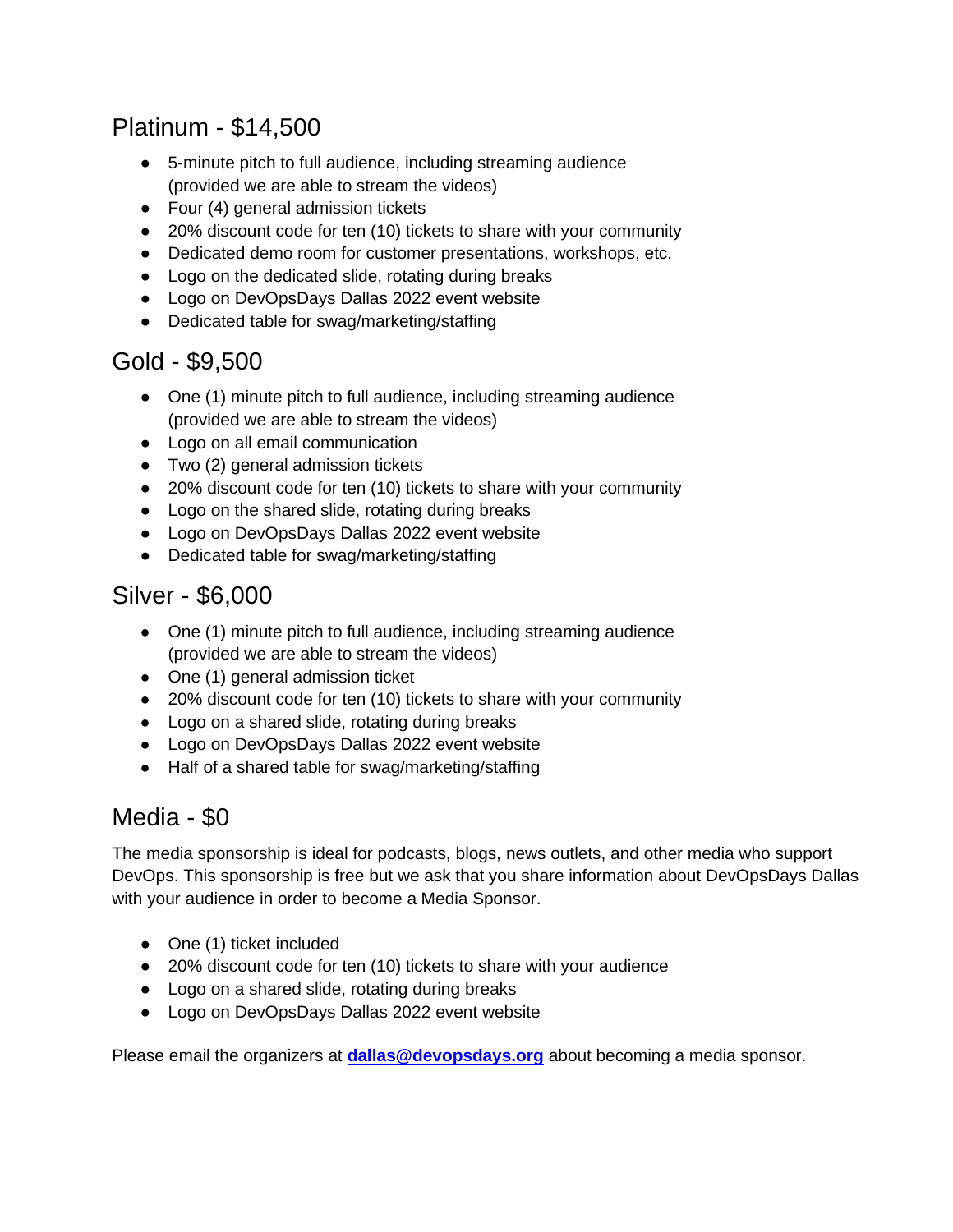## Community - \$0

The community sponsorship is ideal for local meetups, co-working spaces, and other noncommercial communities who support DevOps. This sponsorship is free, but we ask that you share information about DevOpsDays Dallas 2022 with your members in order to become a Community Sponsor.

- One (1) ticket included
- 20% discount code for twenty-five (25) tickets to share with your audience
- Logo on a shared slide, rotating during breaks
- Logo on DevOpsDays Dallas 2022 event website

Please email the organizers at **[dallas@devopsdays.org](mailto:dallas@devopsdays.org)** about becoming a community sponsor.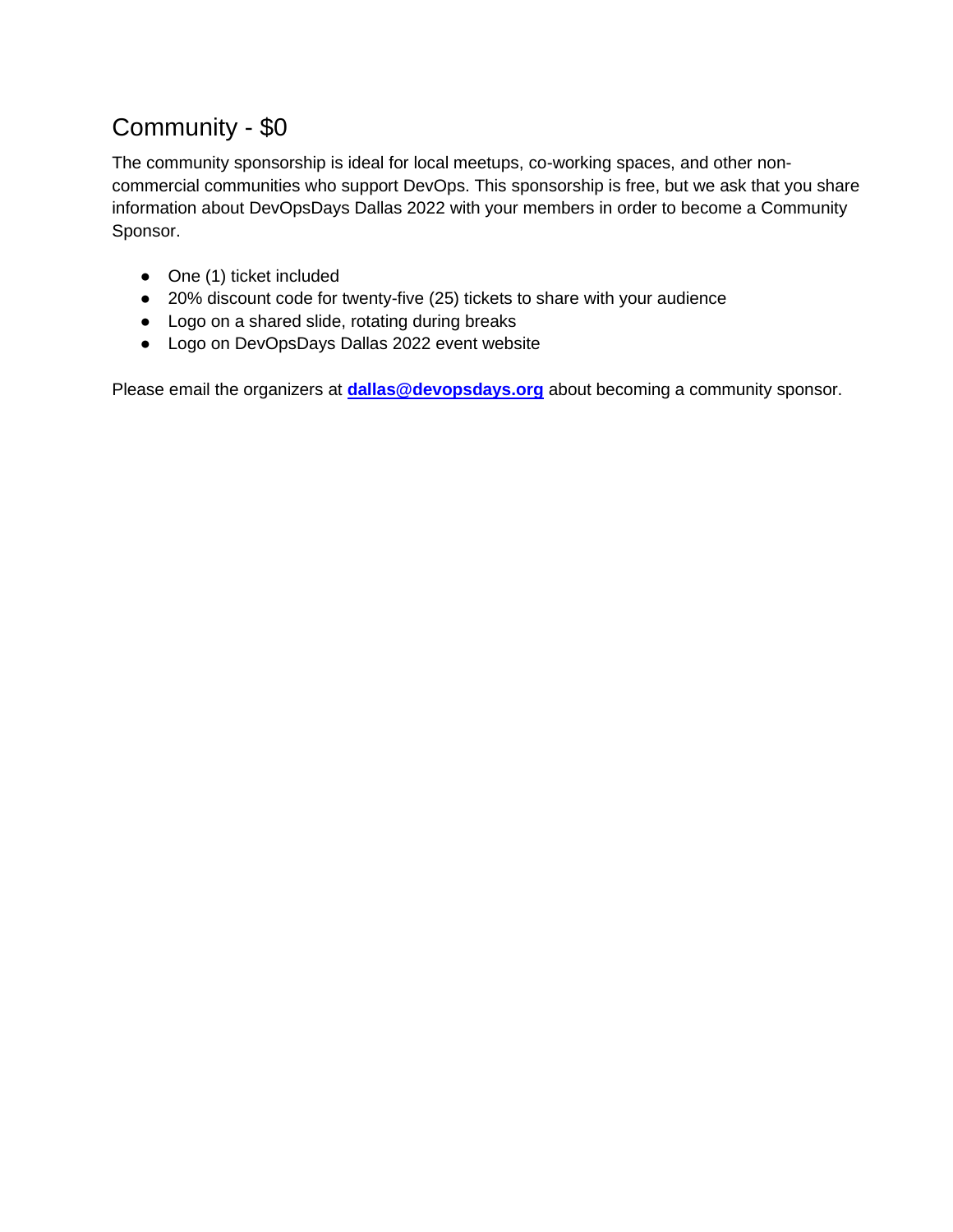## À La Carte Sponsorships

À La Carte sponsorships will be available after May 26th. À La Carte items are only available to Platinum or Gold sponsors. We can be creative with these sponsorships, so just ask! Email us: **[dallas@devopsdays.org](mailto:dallas@devopsdays.org)**.

#### Happy Hour - \$10,000

Happy Hour will be held both evenings of the event. All conference attendees will be invited to a happy hour. The Happy Hour sponsorship includes some special perks not listed in the table above. The attendees must interact with a vendor to receive a free drink ticket.

- Two (2) sponsorships are available, one for each day of the conference
- Recognition and logo on a shared slide, rotating during breaks
- Logo and branding recognizing the sponsorship of the happy hour
- Recognition and logo on the DevOpsDays Dallas 2022 event website
- Recognition and logo on all email communication
- All beverages to be served are included in the price

#### Lanyards - \$5,000

- One (1) sponsorship is available
- Recognition and logo on a shared slide, rotating during breaks
- Logo and branding will be placed on conference badge lanyards
- Recognition and logo on the DevOpsDays Dallas 2022 event website
- Recognition and logo on all email communication
- The purchase of lanyards is included in the price

#### Coffee Bar - \$5,000

A custom high-end coffee bar will be available in a large lounge area during the event. All conference attendees will be invited to receive a coffee. The attendees must get a ticket by interacting with a vendor to receive a free coffee.

- Two (2) sponsorships are available, one for each day of the conference
- Recognition and logo on a shared slide, rotating during breaks
- Logo and branding recognizing the sponsorship of the happy hour
- Recognition and logo on the DevOpsDays Dallas 2022 event website
- Recognition and logo on all email communication
- All beverages to be served are included in the price